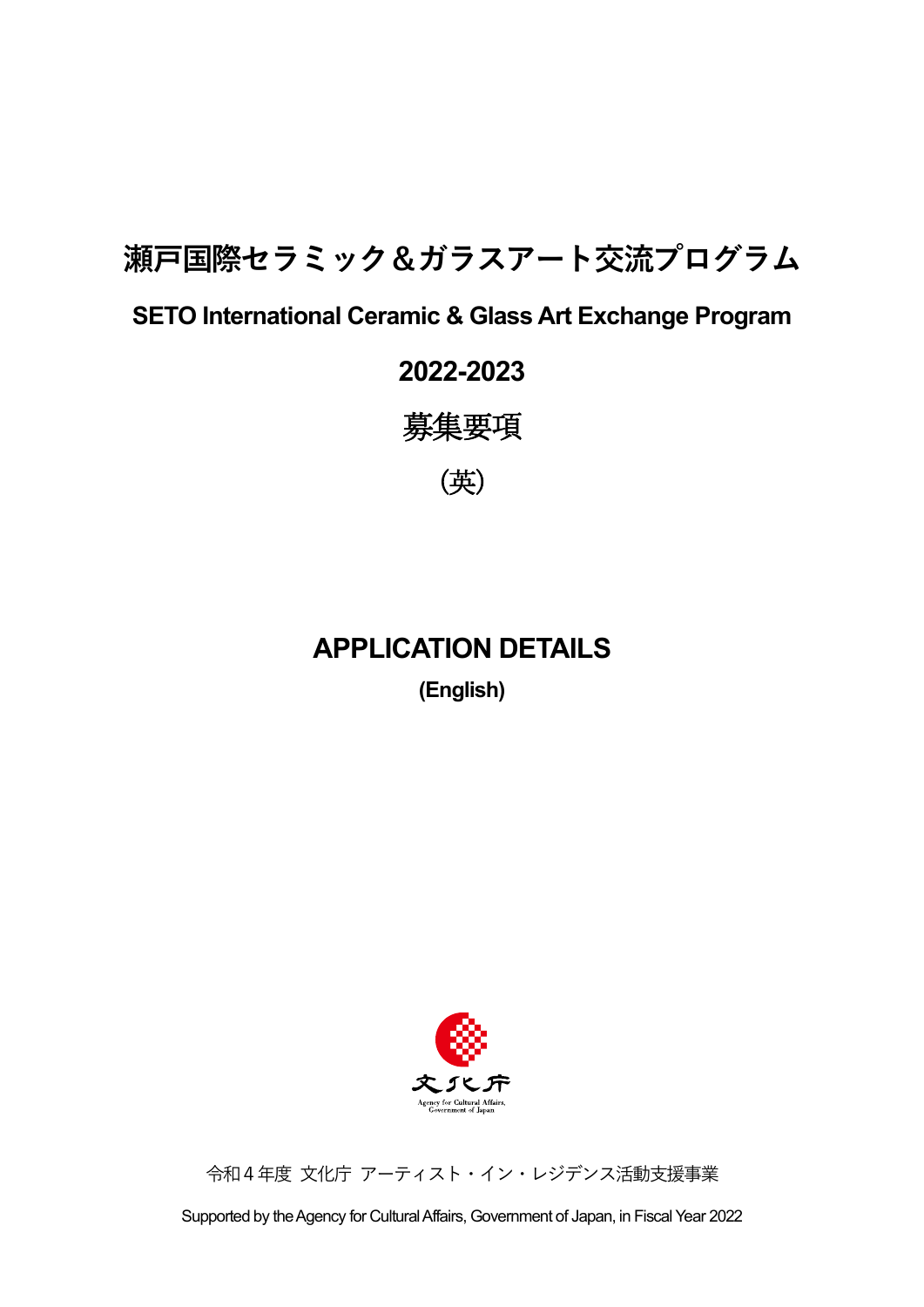### **Supported by the Agency for Cultural Affairs, Government of Japan, in Fiscal Year 2022 SETO International Ceramic and Glass Arts Exchange Program 2022-2023 (Artist in Residence program in Seto City) APPLICATION DETAILS**

Purpose of the program: This program supports ceramic and glass artists from all over the world in order to exchange ideas with local artists, which will bring new different perspectives to Seto City with more than 1000 years of ceramic history. This program also intends to encourage Seto citizens to encounter different forms of artistic expression through the art and cultural activities. We welcome the artists who have a strong desire to build new rapport with Seto citizens and interact with Japanese artist through creating new artworks together.

- 1. Supports offered by The Program
	- Round trip transportation fee to Seto \*Refer to Note for the upper limit
	- -Accommodation during the stay.
	- (Apt. Individual room with shower, mini kitchen, washing machine and air conditioner)
	- Space for production of work in Seto Ceramics and Glass Art Center.
	- Expenses of materials and firing fee. \*Refer to Note for the upper limit
	- 1,250 yen per day as living expenses.
- 2. Qualification and number of selectees
	- ・Ceramic artists, no limitation on age and nationality. (Except for Japanese Nationality)
	- ・Artists who understand the purpose of the program and are able to stay in Seto for more than 3/4 (75%) of the designated period of time.
	- ・Applicants who are able to communicate in English.
	- ・Applicants must pay their own living expenses (other than accommodation).
	- ・Applicants must be in good health condition.
	- ・Applicants who agree to the conditions below.

#### **Conditions of the Program**

○2 to 3 pieces of works created during the program will be requested to donate to Seto City under the consultation with the office. Donated works will be exhibited at the Seto City Art Museum and others\*. Freight charge for shipping the other works back will be self-responsible. We will publish the catalog which includes the photograph of donated works, Artist Statement, Record of other activities such as open studio.

\*The exhibition of invited artists will be held during February 18 to March 26, 2023 at the Seto Shinkin Bank Art Gallery this fiscal year.

○Artists will be requested to conduct the following activities during the program.

- Slide lecture for the public audience Open studio for the public and students/trainees
- Courtesy visit to the Mayor of Seto
- [Please hold the events each 1 time]

○Artists will be requested to report to us during the program at Seto City within a year after you go back to your own

country by articles or papers at newspapers, magazines and web site etc.

○A recommendation letter from an institution which can interact with the Seto AIR consistently.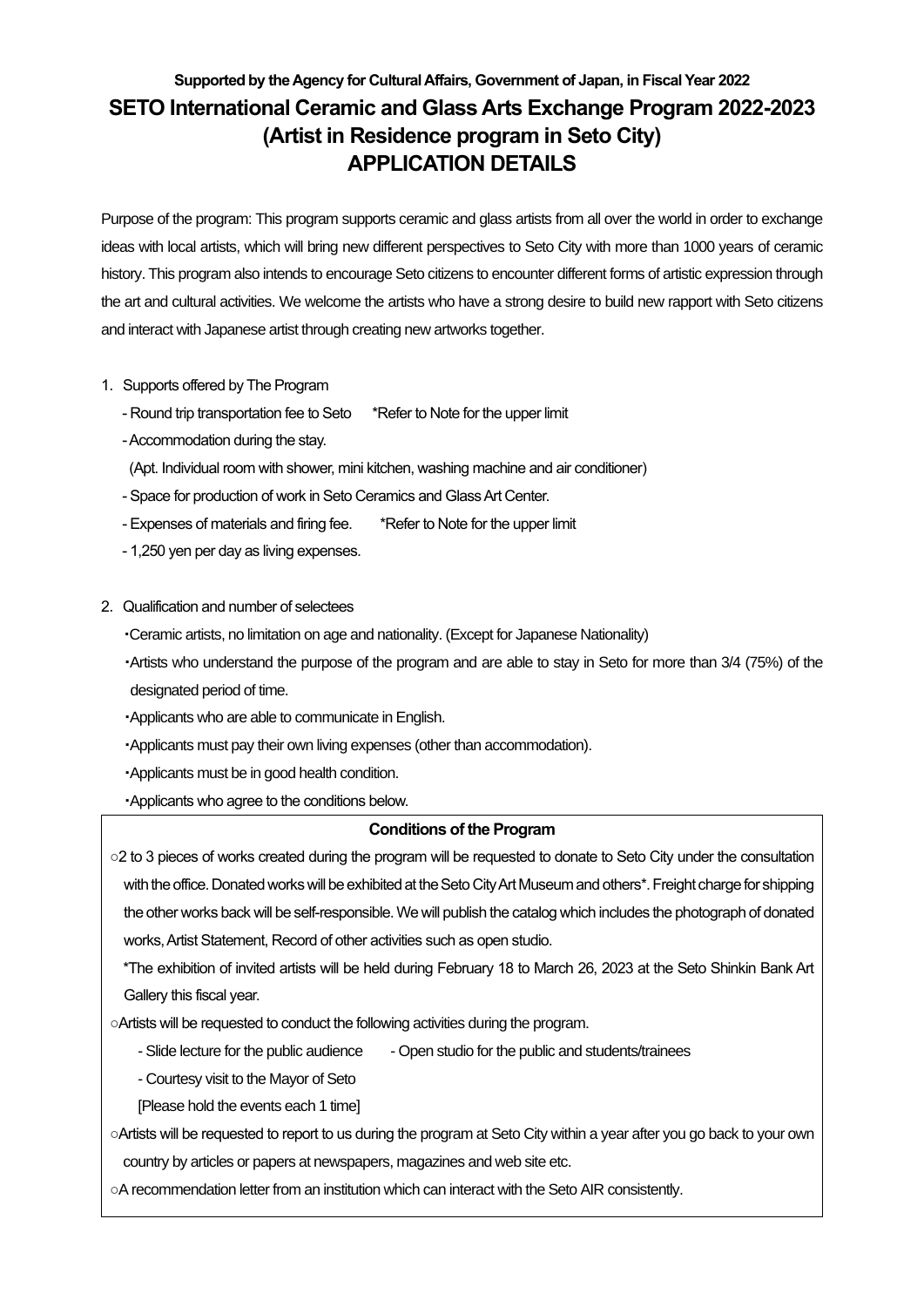3. Residency period (duration of stay)

Ceramics: 45-60 days, **From October to December 2022**

4. How to apply

Complete the Application Form and send it to the office by e-mail by **June 30, 2022 17:00 JST (GMT +9:00)**. Attach any documents that will help us understand your activities (pictorial records, pamphlets, catalogues, transparencies, etc.) And need a letter of recommendation from institute that can interact with Seto in the future. Note: An e-mail will be sent within a week to notify applicants if the documents have been received successfully. Please e-mail us if you don't receive this confirmation notice.

E-mail Address to submit Application Form and documents: **seto.artistinresidence@gmail.com**

5. Selection of applicants

The office will select applicants. The result will be given to all the applicants in late July 2022.

- 6. Note:
	- Program participants must not postpone the period of your stay.
	- -Program participants have to arrange for the air ticket. The program will bear economy class airfare of your roundtrip from the airport closest to your residence to the Central Japan International Airport (Nagoya). The reimbursement will be done during the program after your submitting the receipt of the airfare to the office. It will be calculated based on the rate of the first day of the program. **Upper limit from abroad 200,000yen**
	- Program participants have to arrange by themselves the delivery of materials needed for production of works and other activities of the program.
	- The program will not cover your travel insurance.
	- The office staff will provide transportation from/to the airport at your arrival and departure.
	- The office will bear the production charge (material fee etc. necessary for production) up to 100,000yen. The office will purchase them.
	- The office will bear the firing fee up to 100,000yen.
	- Program participants have to prepare your own accident insurance by yourself. Submit the copy of the insurance paper to the office by 20 days before the program starts.
	- The program might be changed to online residency or cancelled depending on the circumstances.
	- Program participants must bear the expense incurred to acquire a visa and any COVID-19 test.
- 7. Studio Facilities: Seto Ceramics and Glass Art Center
	- The Center is open from 10:00 -18:00, closed on Tuesdays and December 28 to January 4.
	- The size of the studio is about 50 square meters. Please use it together with the trainees of ceramic artists and glass artists (ceramic 5 persons and glass 3 persons).
	- Equipment is also shared with the trainees working at the lab.
	- Equipment available to use at the Center is as follows:
- <<Ceramic Studio>>

Gas kiln (2 cu. m & 0.5 cu. m) with shuttle style: 1 unit per each size,

Electric kiln (10kW) with automatic controller: 2 units, Electric kiln (15kW) with automatic controller: 1 unit,

Electrical wheel, Vacuum pug mill, Pug mill, Pot mill, Automatic mortar, Plaster vacuum pug mill,

Spray compressor, Electric clay mixer, Electrical wheel for plaster